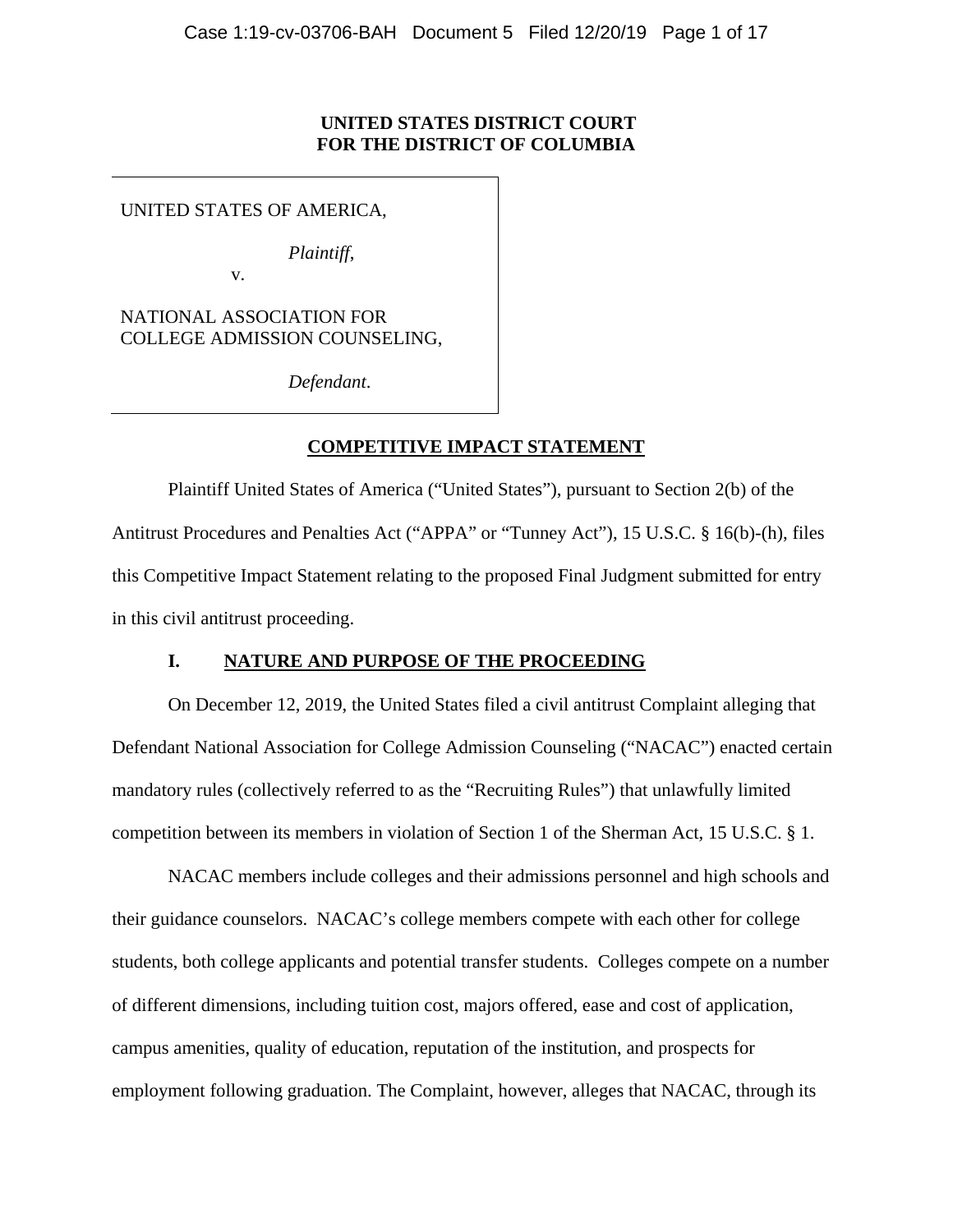### Case 1:19-cv-03706-BAH Document 5 Filed 12/20/19 Page 2 of 17

rulemaking authority, established three mandatory rules that limited the manner in which its college members could compete for college applicants and potential transfer students.

The first rule, the Transfer Student Recruiting Rule, expressly prevented colleges from affirmatively recruiting potential transfer students from other schools. The second rule, the Early Decision Incentives Rule, forbade colleges from offering incentives, financial or otherwise, to Early Decision applicants. The third rule, the First-Year Undergraduate Recruiting Rule, limited the ability of colleges to recruit incoming first-year students after May 1. These three rules collectively "the Recruiting Rules"—were not reasonably necessary to any separate, legitimate business transaction or collaboration among NACAC and its members. According to the Complaint, the Defendant's Recruiting Rules unlawfully restricted competition between NACAC's members and were unreasonable restraints of trade that violated Section 1 of the Sherman Act, 15 U.S.C. § 1.

At the same time the Complaint was filed, the United States filed a Stipulation and Order and proposed Final Judgment, which would remedy the violation by enjoining the Defendant from enacting, maintaining, or enforcing the Recruiting Rules, subject to limited exceptions. NACAC members voted in September of 2019 to repeal the Recruiting Rules, effective as of that time, and the Final Judgment seeks to prevent NACAC from re-imposing those or any similar rules. The proposed Final Judgment also requires NACAC to take specific compliance measures and to cooperate in any investigation or litigation examining whether or alleging that NACAC enacted a Recruiting Rule or any similar rule in violation of Section 1 of the Sherman Act, 15 U.S.C. § 1.

The United States and NACAC have stipulated that the proposed Final Judgment may be entered after compliance with the APPA. Entry of the proposed Final Judgment would terminate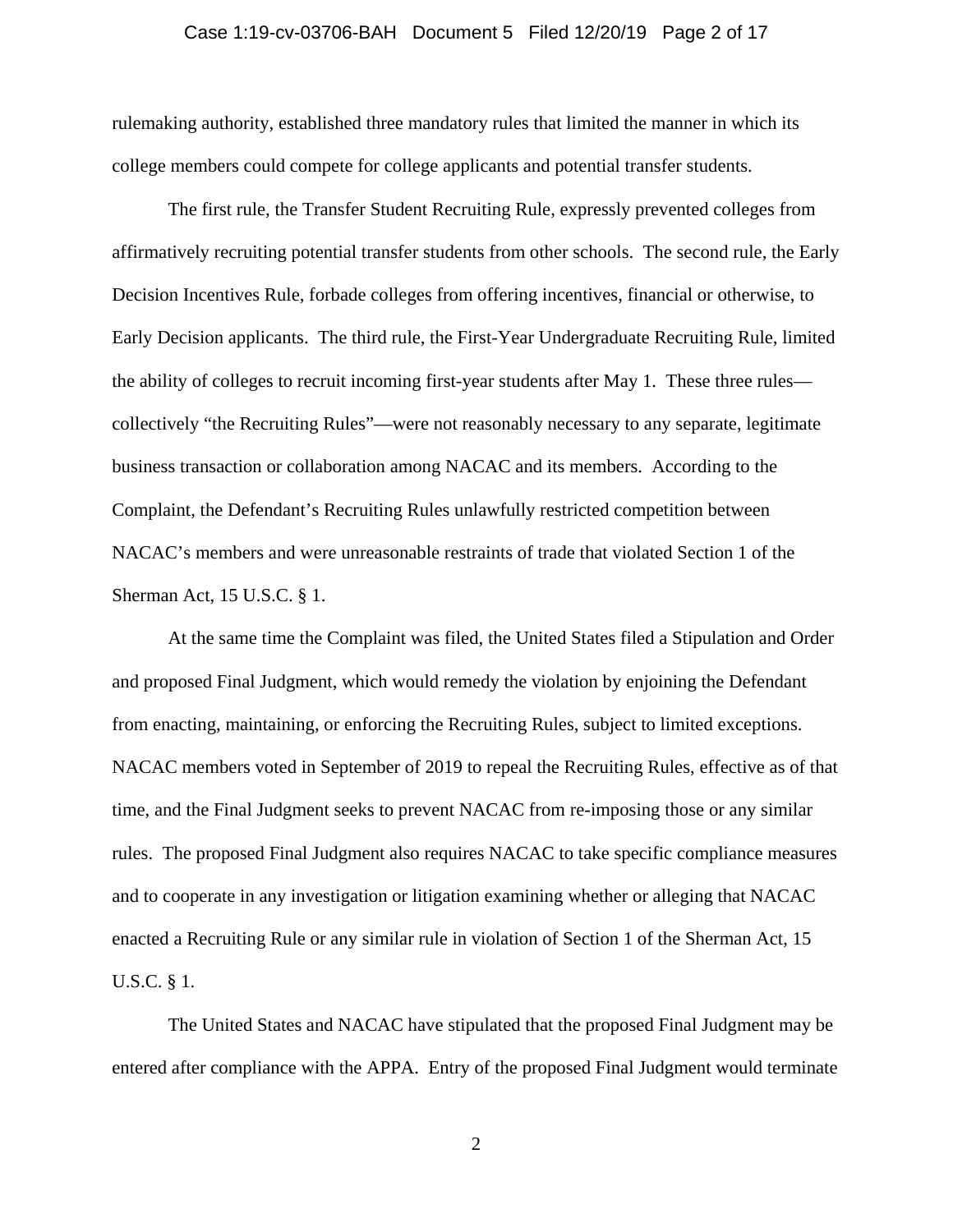## Case 1:19-cv-03706-BAH Document 5 Filed 12/20/19 Page 3 of 17

this action, except that the Court would retain jurisdiction to construe, modify, or enforce the provisions of the proposed Final Judgment and to punish violations thereof.

## **II. DESCRIPTION OF THE EVENTS GIVING RISE TO THE ALLEGED VIOLATION**

## **A. The Defendant**

NACAC is a nonstock corporation organized in the State of Delaware and headquartered in Arlington, Virginia. Beyond establishing ethics rules that govern its members, NACAC holds dozens of college fairs that allow prospective students to interact with a number of regional and national colleges.

## **B. Defendant-Established Anticompetitive Recruiting Rules**

The Complaint alleges that NACAC, through the version of its Code of Ethics and Professional Practices ("CEPP" or "Ethics Rules") that was effective during and prior to 2018, established three rules that unreasonably restrained competition between its member colleges for college applicants and potential transfer students. These rules, described in more detail below, were voted on by NACAC's members and were mandatory not only for NACAC's members but also for any non-members that participated in NACAC's college fairs. Failure to abide by the rules embodied in the CEPP could have resulted in disciplinary actions by NACAC, including but not limited to exclusion from its college fairs or expulsion from NACAC.

## *1. Transfer Student Recruiting Rule*

The first rule at issue is the Transfer Student Recruiting Rule, originally embodied at Section II.D.5 of the CEPP. That rule provided that:

Colleges must not solicit transfer applications from a previous year's applicant or prospect pool unless the students have themselves initiated a transfer inquiry or the college has verified prior to contacting the students that they are either enrolled at a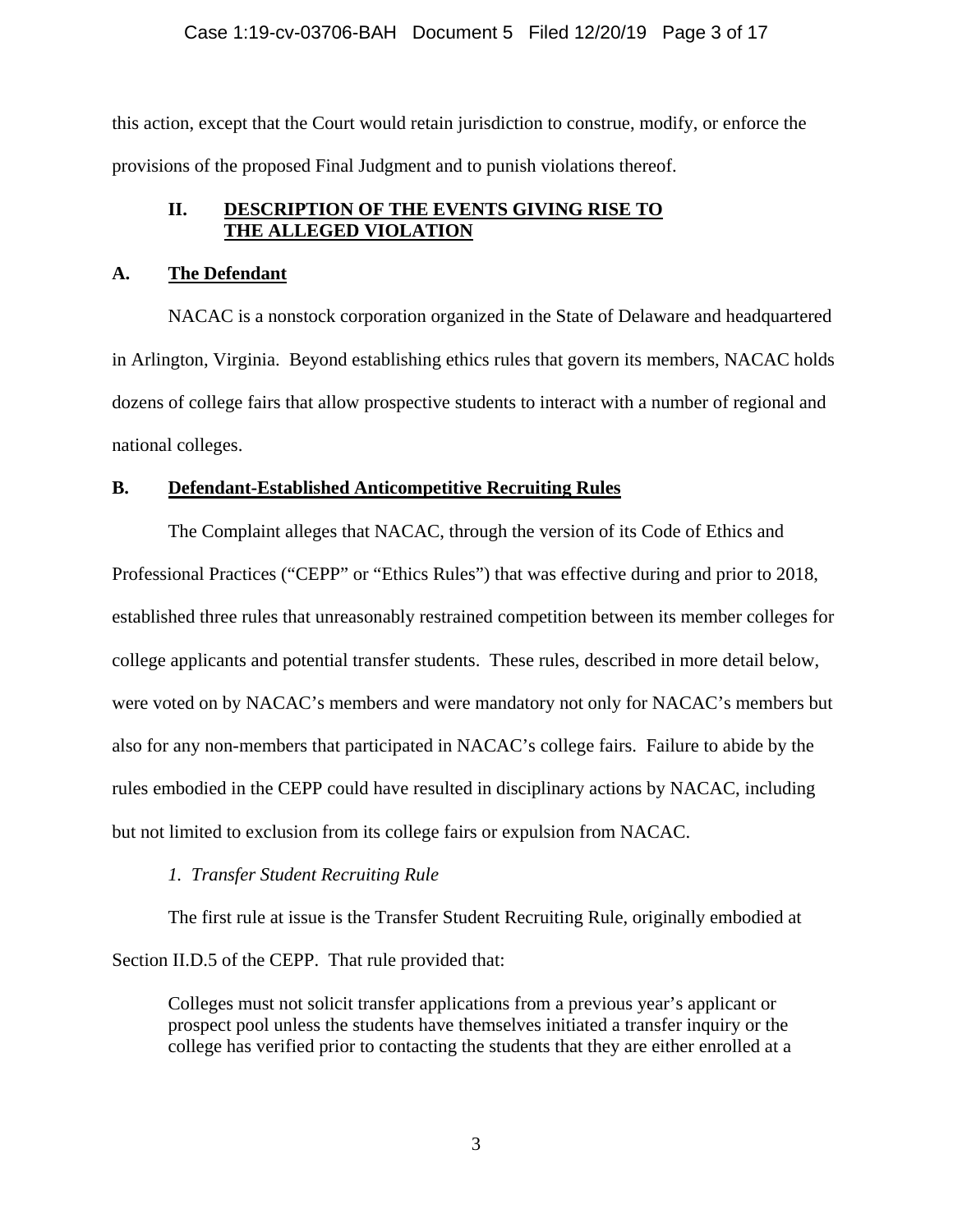## Case 1:19-cv-03706-BAH Document 5 Filed 12/20/19 Page 4 of 17

college that allows transfer recruitment from other colleges or are not currently enrolled in a college.

 like lower tuition costs or higher quality admissions packages. As described in the Complaint, this rule acted as a substantial impediment to competition between colleges for potential transfer students, and provided only limited exceptions that allowed for transfer recruitment. Absent this restriction, colleges will be free to recruit potential transfer students more aggressively, which will lead to colleges to making more attractive offers,

# 2. *Early Decision Incentives Rule*

The second rule at issue is the Early Decision Incentives Rule, which was at Section

[II.A.3.a.vi](https://II.A.3.a.vi) of the CEPP. This rule stated that:

Colleges must not offer incentives exclusive to students applying or admitted under an Early Decision application plan. Examples of incentives include the promise of special housing, enhanced financial aid packages, and special scholarships for Early Decision admits. Colleges may, however, disclose how admission rates for Early Decision differ from those for other admission plans.

This rule, as alleged in the Complaint, unreasonably limited the competition for Early Decision applicants. In the current admissions ecosystem, some colleges allow students to apply via Early Decision, which provides students with an accelerated decision on admission to that school but also requires from the student a binding commitment to attend if admitted. The Early Decision Incentives Rule forbade colleges from offering incentives (beyond the accelerated decision) to those students. This was an unreasonable restraint on competition. Absent this restriction, colleges will be free to offer a set of incentives for Early Decision applicants that best serves the college and its applicant base, including special scholarships, preferred housing, or other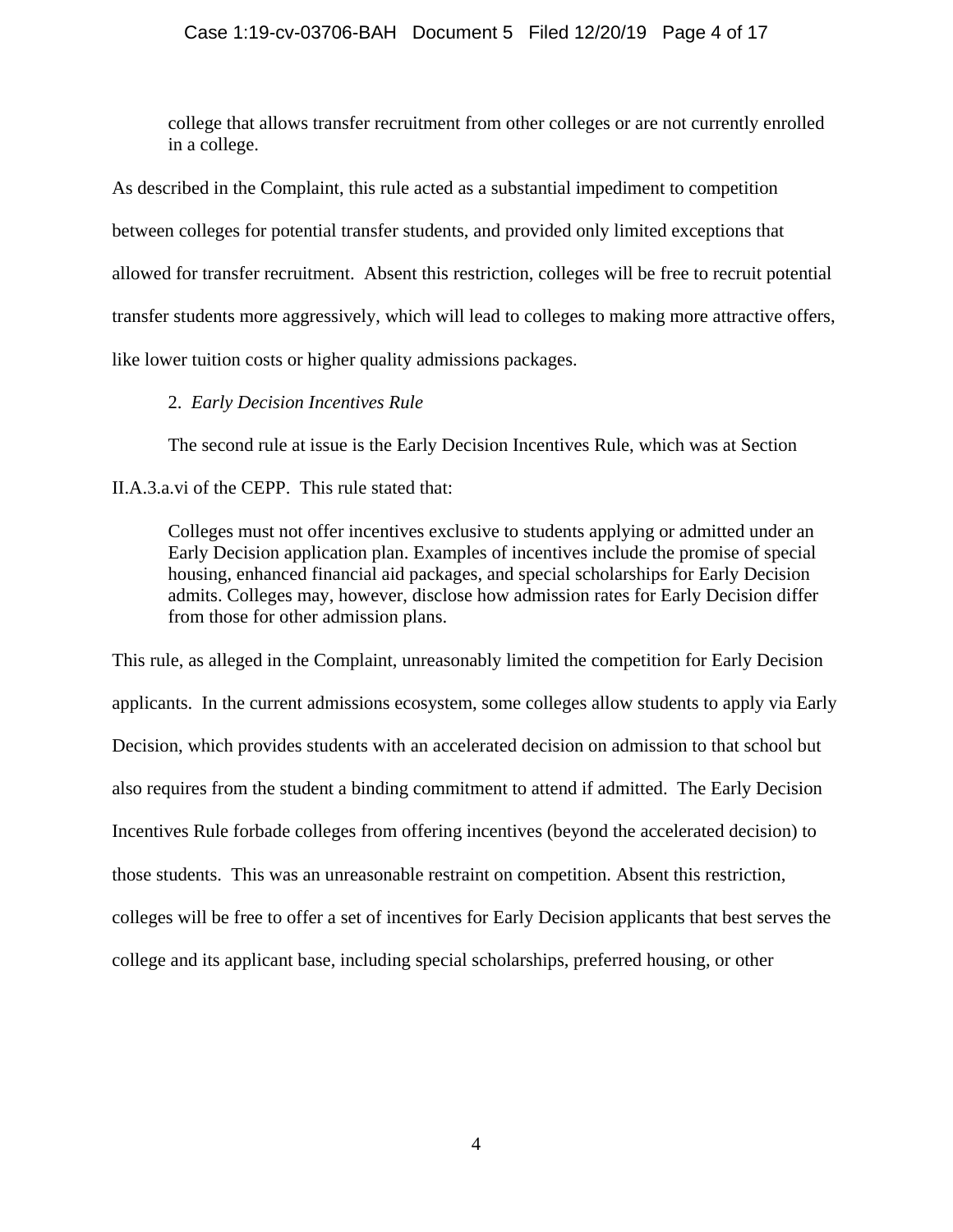discounts on tuition. Over time, this will lead to more aggressive recruitment of students through

more attractive offers of admission.

# *3. First-Year Undergraduate Recruiting Rule*

The final rule at issue is the First-Year Undergraduate Recruiting Rule, which was at

Section II.B.5 of the CEPP. This rule required that:

Colleges will not knowingly recruit or offer enrollment incentives to students who are already enrolled, registered, have declared their intent, or submitted contractual deposits to other institutions. May 1 is the point at which commitments to enroll become final, and colleges must respect that. The recognized exceptions are when students are admitted from a wait list, students initiate inquiries themselves, or cooperation is sought by institutions that provide transfer programs. These statements capture the spirit and intent of this requirement:

a. Whether before or after May 1, colleges may at any time respond to a studentinitiated request to reconsider an offer or reinstate an application.

b. Once students have declined an offer of admission, colleges may no longer offer them incentives to change or revisit their college decision. Before May 1, however, colleges may ask whether candidates would like a review of their financial aid package or other incentives before their admission is canceled, so long as the question is asked at the time that the admitted students first notify them of their intent to cancel their admission.

c. After May 1, colleges may contact students who have neither deposited nor withdrawn their applications to let them know that they have not received a response from them. Colleges may neither offer nor imply additional financial aid or other incentives unless students have affirmed that they have not deposited elsewhere and are still interested in discussing fall enrollment.

This rule imposed several limits on the ability of colleges to recruit incoming first-year students.

First, it prevented colleges from recruiting students who the colleges knew had declared their

intent, through making a deposit or otherwise, to attend another institution. Second, it prevented

colleges from offering incentives to students who had declined an offer of admission (with the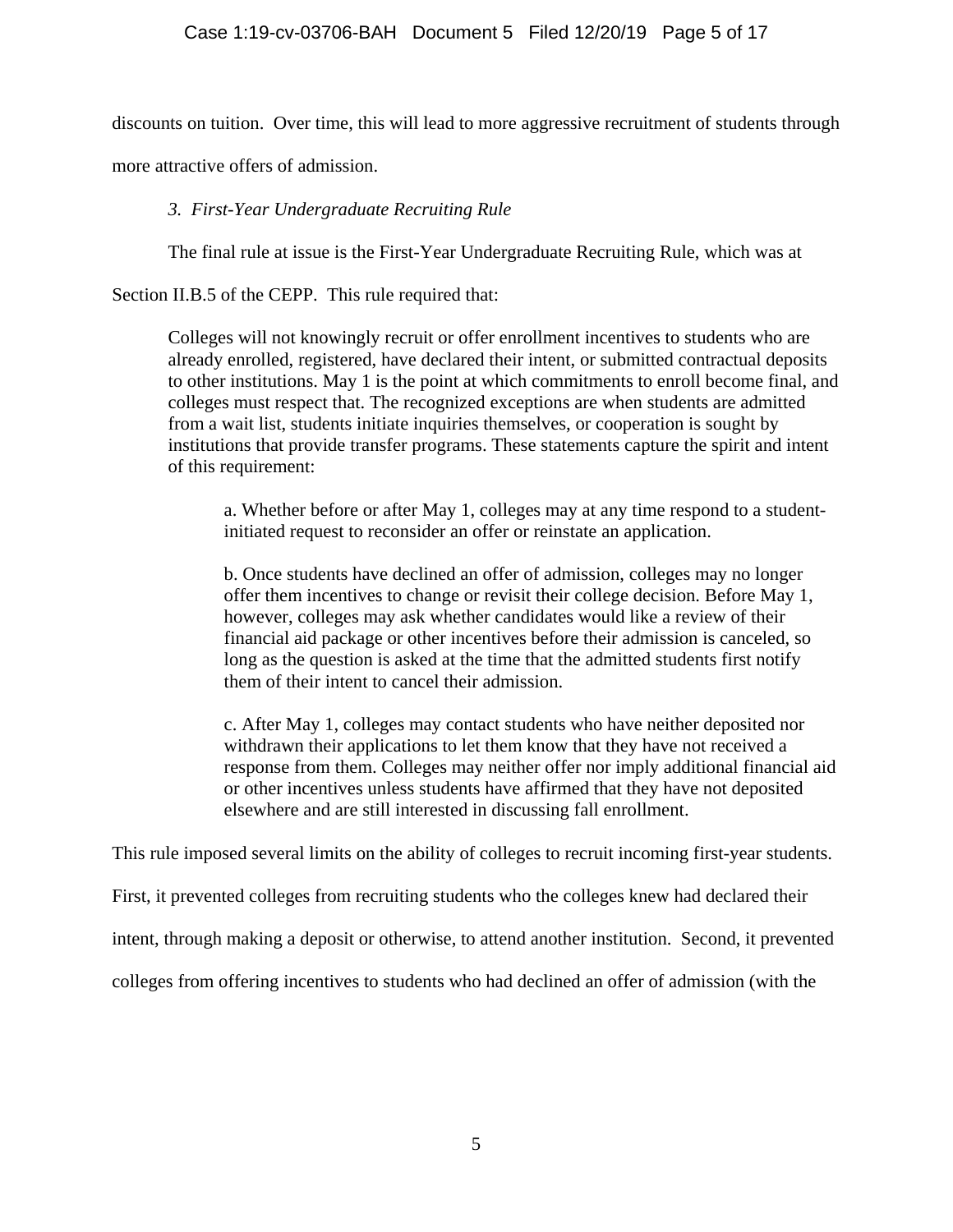### Case 1:19-cv-03706-BAH Document 5 Filed 12/20/19 Page 6 of 17

limited exception set forth in II.B.5.b. of the CEPP). Third, it limited the ability of colleges, after May 1, to recruit students who had neither made a deposit nor withdrawn their application.

The First-Year Undergraduate Recruiting Rule imposed significant restrictions on competition between colleges for first-year students. It limited the ability of colleges to continue to compete for students who had declined an offer of admission and significantly restricted the ability of colleges to compete for students after May 1. Absent these restrictions, colleges will be free to offer more aggressive financial aid packages or other inducements to students to entice them to enroll. Due to this enhanced competition, students will receive more attractive offers of admission.

# **C. NACAC's Recruiting Rules Were Unlawful Agreements under Section 1 of the Sherman Act**

Horizontal restraints that are not reasonably necessary to any separate, legitimate business transaction or collaboration are unlawful under Section 1 of the Sherman Act. Section 1 outlaws any "contract, combination . . . , or conspiracy, in restraint of trade or commerce." 15 U.S.C. § 1. Courts have long interpreted this language to prohibit only "unreasonable" restraints of trade. *Bus. Elecs. Corp. v. Sharp Elecs. Corp.*, 485 U.S. 717, 723 (1988). Courts have consistently found that trade association rules are no different than horizontal agreements entered into between the association's members. For example, in *National Society of Professional Engineers v. United States*, 435 U.S. 679 (1978), the Supreme Court upheld a challenge to a trade association's ban on competitive bidding as a horizontal agreement between its members. Other Supreme Court precedent is consistent with this outcome.<sup>1</sup> Additionally, when a trade association works to enforce a stated policy, it faces "more rigorous antitrust scrutiny." *Allied* 

 $\overline{a}$ 

<sup>&</sup>lt;sup>1</sup> See, generally, *Fed. Trade Comm'n v. Indiana Fed'n of Dentists*, 476 U.S. 447 (1986); *California Dental Ass'n v. Fed. Trade Comm'n*, 526 U.S. 756 (1999).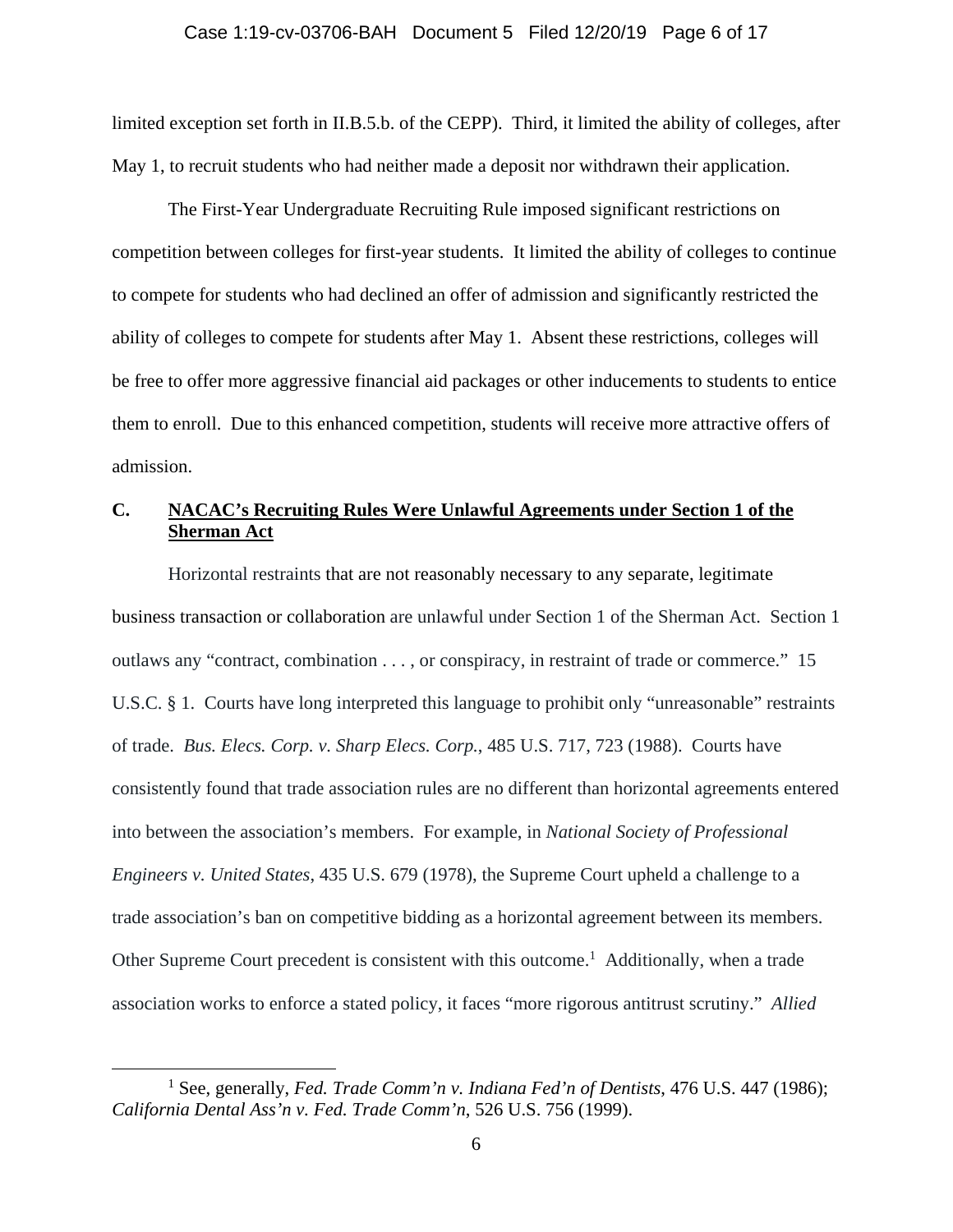### Case 1:19-cv-03706-BAH Document 5 Filed 12/20/19 Page 7 of 17

*Tube & Conduit Corp. v. Indian Head, Inc.*, 486 U.S. 492, 501 n.6 (1988) (citing *Radiant Burners, Inc. v. Peoples Gas Light & Coke Co.*, 364 U.S. 656 (1961); *Fashion Originators' Guild of America, Inc. v. FTC*, 312 U.S. 457 (1941)).

The United States has historically challenged the actions of trade associations or other membership organizations where they advance unreasonable restraints among their memberships. In addition to the *Professional Engineers* case cited above, on June 27, 1995, the United States challenged several accreditation practices of the American Bar Association as violative of Section 1.<sup>2</sup> The United States has also challenged association rules in the chiropractic, $3$  nursing, $4$  and realty<sup>5</sup> industries, among others.

As described in the Complaint, NACAC's Recruiting Rules were horizontal agreements restricting competition between colleges for college applicants and potential transfer students. The Recruiting Rules suppressed and eliminated competition to the detriment of college applicants and potential transfer students by restraining the ability of NACAC's college members to recruit them. They were not reasonably necessary to achieve the otherwise market-enhancing rules contained in the CEPP. Accordingly, they were unlawful agreements under Section 1 of the Sherman Act.

 $\overline{a}$ 

<sup>2</sup> Complaint, *United States v. American Bar Association*, No. 95-cv-1211 (D.D.C. June 27, 1995).

<sup>3</sup> Complaint, *United States v. Oklahoma State Chiropractic Independent Physicians Association*, No 13-CV-21-TCK-TLW (N.D.Okla. January 10, 2013).

<sup>4</sup> Complaint, *United States v. Arizona Hospital and Healthcare Association*, No. CV07- 1030-PHX (D.Ariz. May 22, 2007).

<sup>5</sup> Complaint, *United States v. National Association of Realtors*, No. 05C-5140 (N.D. Ill. Sept. 8, 2005).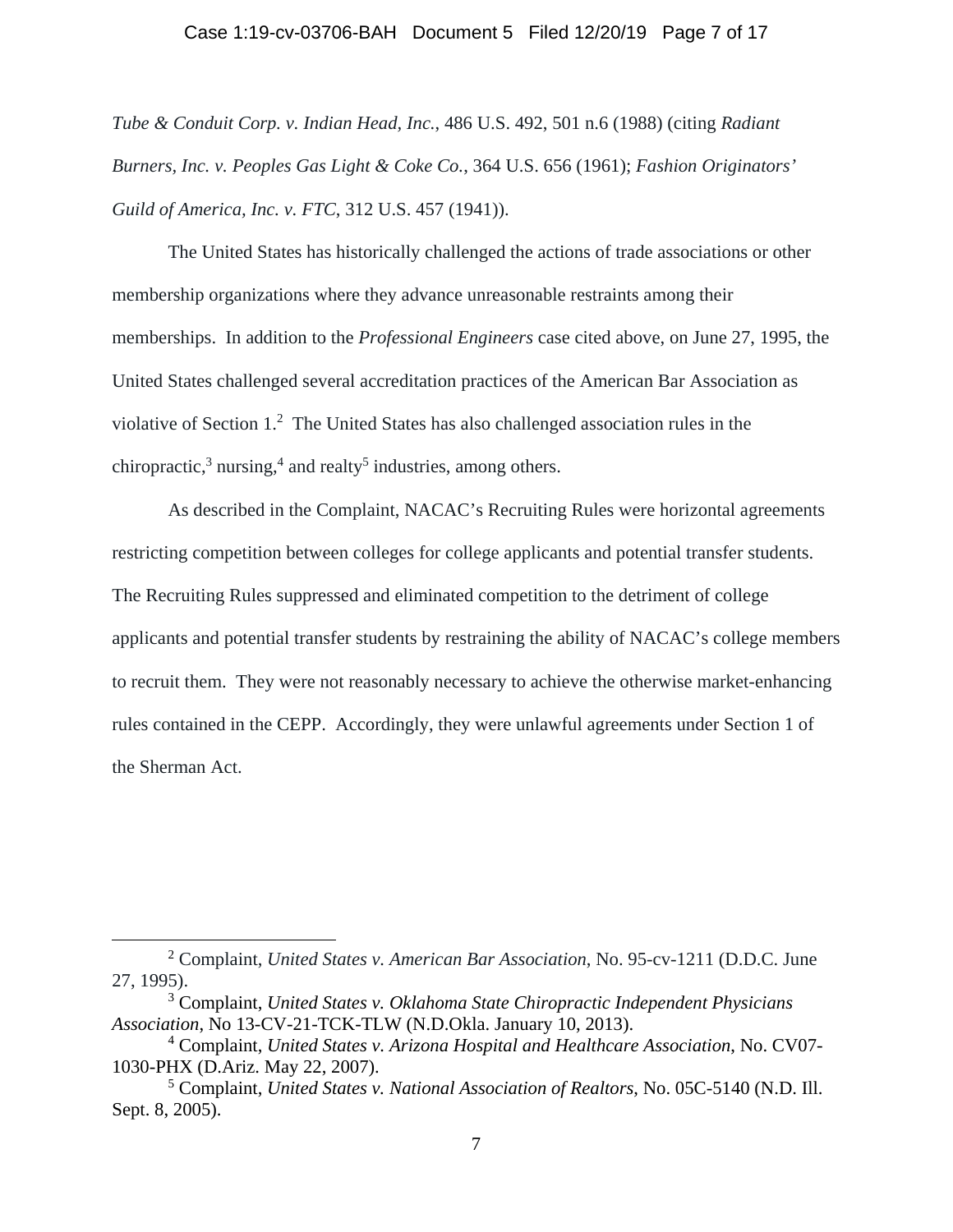## **III. EXPLANATION OF THE PROPOSED FINAL JUDGMENT**

The proposed Final Judgment sets forth (1) conduct in which the Defendant may not engage; (2) certain actions the Defendant is required to take to ensure compliance with the terms of the proposed Final Judgment; (3) the Defendant's obligations to cooperate with the United States in its investigations of the promulgation of any future rules similar to the Recruiting Rules; and (4) oversight procedures the United States may use to ensure compliance with the proposed Final Judgment.

### **A. Prohibited Conduct**

Section IV of the proposed Final Judgment prevents the Defendant from establishing, maintaining, or enforcing any "Transfer Student Recruiting Rule," "Early Decision Incentives Rule," or "First-Year Undergraduate Recruiting Rule" or any similar rules. The proposed Final Judgment defines each of those terms in Section II, and the definitions are intended to correspond with the rules described in Section II.B of this Competitive Impact Statement. Furthermore, Section IV of the proposed Final Judgment requires that the Defendant abolish any "Transfer Student Recruiting Rule," "Early Decision Incentives Rule," or "First-Year Undergraduate Recruiting Rule" currently within its ethics rules.

### **B. Required Conduct**

Section VI of the proposed Final Judgment sets forth various mandatory procedures to ensure the Defendant's compliance with the proposed Final Judgment, including a requirement to provide officers, directors, and management with copies of the proposed Final Judgment and annual briefings about its terms. Additionally, Section VI requires the Defendant to provide notice to its members about this action that includes a description of the terms of the proposed Final Judgment, the Competitive Impact Statement, and the Complaint. Finally, Section VI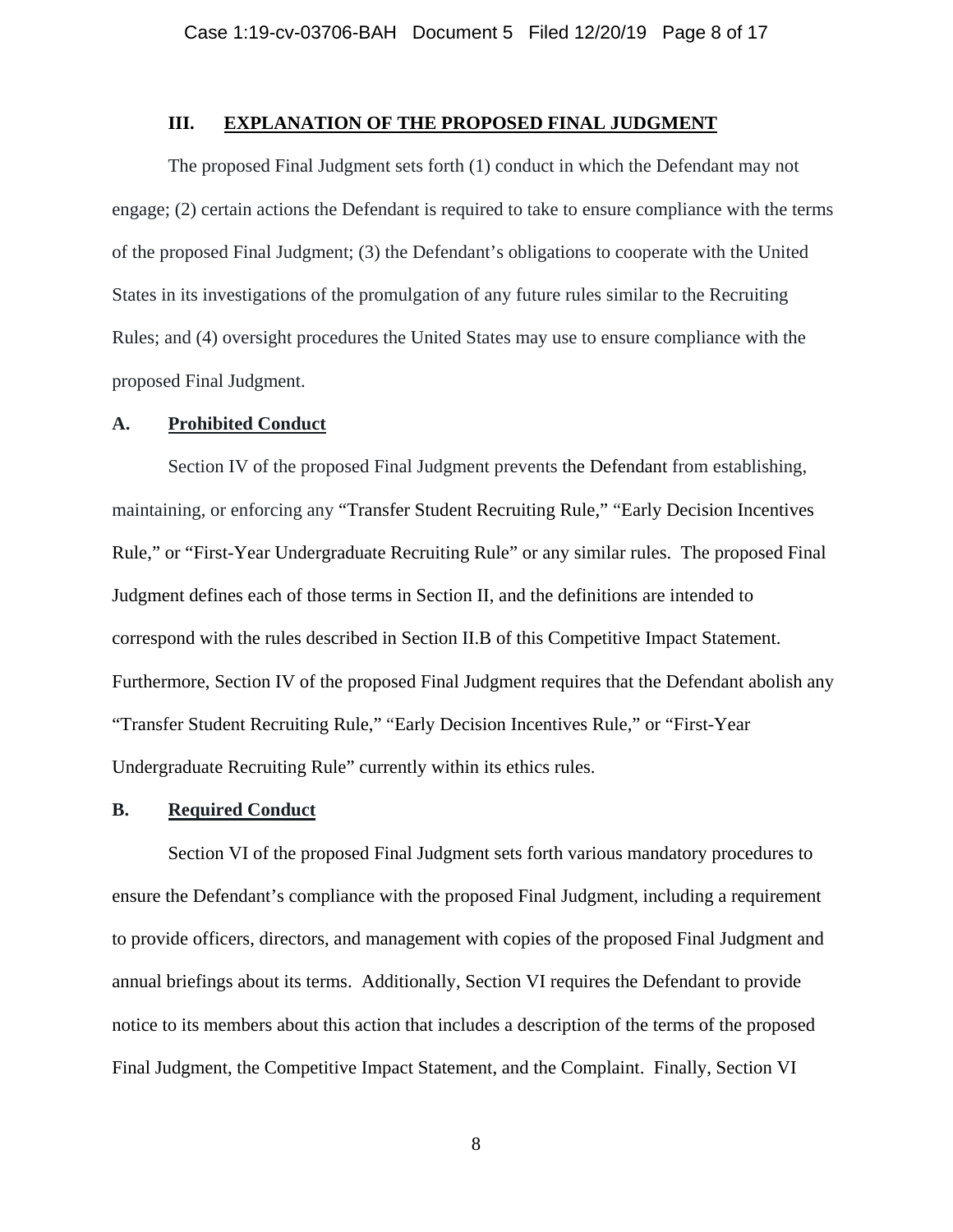#### Case 1:19-cv-03706-BAH Document 5 Filed 12/20/19 Page 9 of 17

requires the Defendant's Antitrust Compliance Officer to promptly notify the United States upon receipt of any complaint that the terms of the proposed Final Judgment have been violated.

### **C. Compliance**

To facilitate monitoring of the Defendant's compliance with the proposed Final Judgment, Section VII permits the United States, upon reasonable notice and a written request: (1) access during the Defendant's office hours to inspect and copy, or at the option of the United States, to require the Defendant to provide electronic or hard copies of, all books, ledgers, accounts, records, data, and documents in the possession, custody, or control of the Defendant, relating to any matters contained in the proposed Final Judgment; and (2) to interview, either informally or on the record, the Defendant's officers, employees, or agents.

Additionally, Section VII requires the Defendant, upon written request of the United States, to submit written reports or responses to interrogatories relating to any of the matters contained in the proposed Final Judgment.

### **D. Enforcement and Expiration of the Final Judgment**

The proposed Final Judgment contains provisions designed to promote compliance and make the enforcement of the Final Judgment as effective as possible. Paragraph  $IX(A)$  provides that the United States retains and reserves all rights to enforce the provisions of the proposed Final Judgment, including its rights to seek an order of contempt from the Court. Under the terms of this paragraph, the Defendant has agreed that in any civil contempt action, any motion to show cause, or any similar action brought by the United States regarding an alleged violation of the Final Judgment, the United States may establish the violation and the appropriateness of any remedy by a preponderance of the evidence and that the Defendant has waived any argument that a different standard of proof should apply. This provision aligns the standard for compliance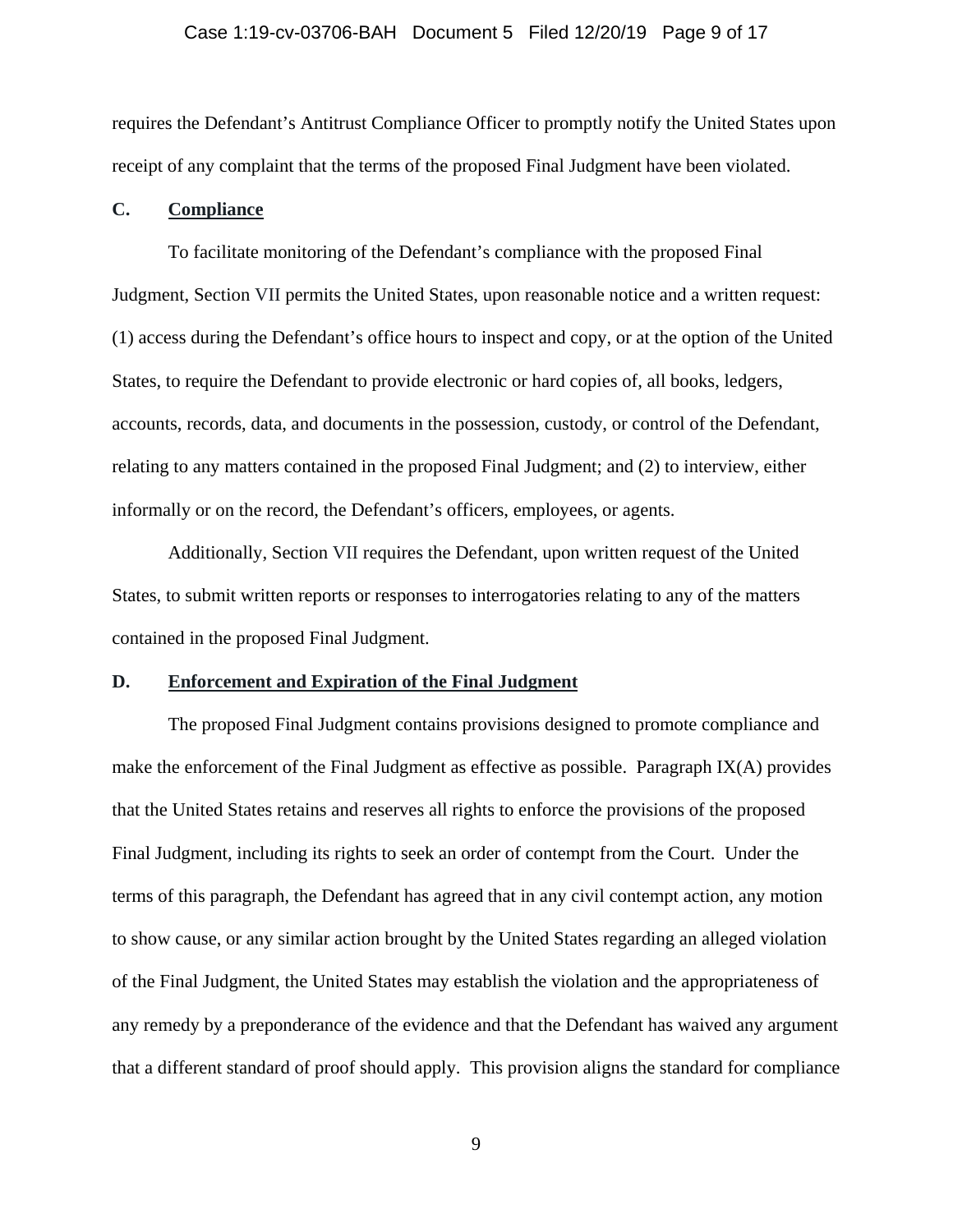### Case 1:19-cv-03706-BAH Document 5 Filed 12/20/19 Page 10 of 17

obligations with the standard of proof that applies to the underlying offense that the compliance commitments address.

Paragraph IX(B) provides additional clarification regarding the interpretation of the provisions of the proposed Final Judgment. The proposed Final Judgment was drafted to restore the competition the United States alleged was harmed by the Defendant's challenged conduct. The Defendant agrees that it will abide by the proposed Final Judgment, and that it may be held in contempt of this Court for failing to comply with any provision of the proposed Final Judgment that is stated specifically and in reasonable detail, as interpreted in light of this procompetitive purpose.

Paragraph IX(C) of the proposed Final Judgment provides that if the Court finds in an enforcement proceeding that the Defendant has violated the Final Judgment, the United States may apply to the Court for a one-time extension of the Final Judgment, together with such other relief as may be appropriate. In addition, to compensate American taxpayers for any costs associated with investigating and enforcing violations of the proposed Final Judgment, Paragraph IX(C) provides that, in any successful effort by the United States to enforce the Final Judgment against the Defendant, whether litigated or resolved before litigation, that the Defendant will reimburse the United States for attorneys' fees, experts' fees, and other costs incurred in connection with any enforcement effort, including the investigation of the potential violation.

Paragraph IX(D) states that the United States may file an action against the Defendant for violating the Final Judgment for up to four years after the Final Judgment has expired or been terminated. This provision is meant to address circumstances such as when evidence that a violation of the Final Judgment occurred during the term of the Final Judgment is not discovered until after the Final Judgment has expired or been terminated or when there is not sufficient time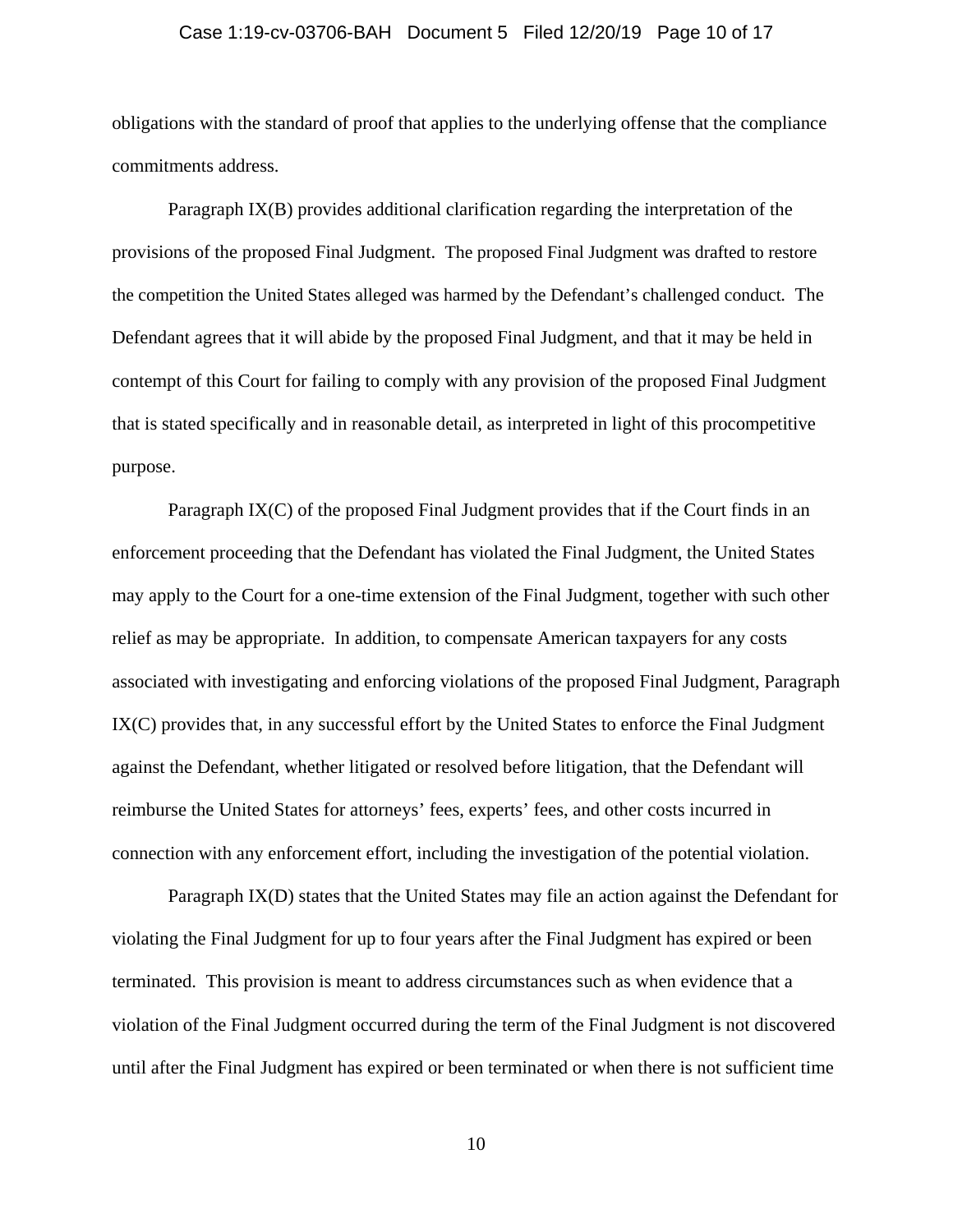#### Case 1:19-cv-03706-BAH Document 5 Filed 12/20/19 Page 11 of 17

for the United States to complete an investigation of an alleged violation until after the Final Judgment has expired or been terminated. This provision, therefore, makes clear that, for four years after the Final Judgment has expired or been terminated, the United States may still challenge a violation that occurred during the term of the Final Judgment.

Finally, Section X of the proposed Final Judgment provides that the Final Judgment will expire seven years from the date of its entry, except that after five years from the date of its entry, the Final Judgment may be terminated upon notice by the United States to the Court and the Defendant that the continuation of the Final Judgment is no longer necessary or in the public interest.

### **IV. REMEDIES AVAILABLE TO POTENTIAL PRIVATE LITIGANTS**

Section 4 of the Clayton Act, 15 U.S.C. § 15, provides that any person who has been injured as a result of conduct prohibited by the antitrust laws may bring suit in federal court to recover three times the damages the person has suffered, as well as costs and reasonable attorneys' fees. Entry of the proposed Final Judgment neither impairs nor assists the bringing of any private antitrust damage action. Under the provisions of Section 5(a) of the Clayton Act, 15 U.S.C. § 16(a), the proposed Final Judgment has no prima facie effect in any subsequent private lawsuit that may be brought against the Defendant.

## **V. PROCEDURES AVAILABLE FOR MODIFICATION OF THE PROPOSED FINAL JUDGMENT**

The United States and the Defendant have stipulated that the proposed Final Judgment may be entered by the Court after compliance with the provisions of the APPA, provided that the United States has not withdrawn its consent. The APPA conditions entry upon the Court's determination that the proposed Final Judgment is in the public interest.

The APPA provides a period of at least 60 days preceding the effective date of the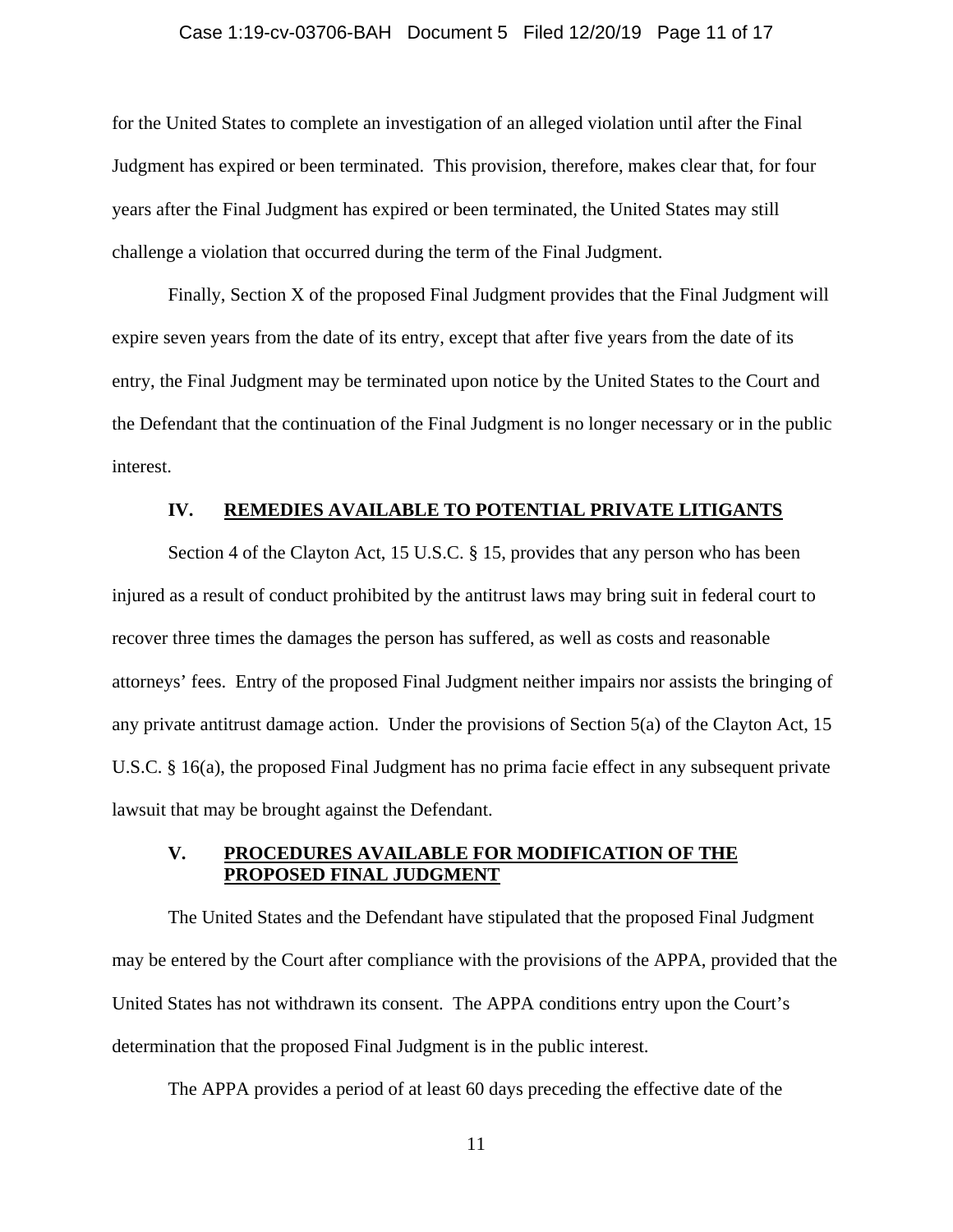## Case 1:19-cv-03706-BAH Document 5 Filed 12/20/19 Page 12 of 17

proposed Final Judgment within which any person may submit to the United States written comments regarding the proposed Final Judgment. Any person who wishes to comment should do so within 60 days of the date of publication of this Competitive Impact Statement in the Federal Register, or the last date of publication in a newspaper of the summary of this Competitive Impact Statement, whichever is later. All comments received during this period will be considered by the U.S. Department of Justice, which remains free to withdraw its consent to the proposed Final Judgment at any time before the Court's entry of the Final Judgment. The comments and the response of the United States will be filed with the Court. In addition, comments will be posted on the U.S. Department of Justice, Antitrust Division's internet website and, under certain circumstances, published in the Federal Register.

Written comments should be submitted to:

 Chief, Technology and Financial Services Section Antitrust Division United States Department of Justice 450 Fifth Street, NW, Suite 7100 Washington, DC 20530

The proposed Final Judgment provides that the Court retains jurisdiction over this action, and the parties may apply to the Court for any order necessary or appropriate for the modification, interpretation, or enforcement of the Final Judgment.

## **VI. ALTERNATIVES TO THE PROPOSED FINAL JUDGMENT**

The United States considered, as an alternative to the proposed Final Judgment, a full trial on the merits against NACAC. The United States could have continued the litigation and sought preliminary and permanent injunctions against NACAC. The United States is satisfied, however, that the requirements of the proposed Final Judgment will preserve competition among colleges for the provision of college services to college applicants and potential transfer students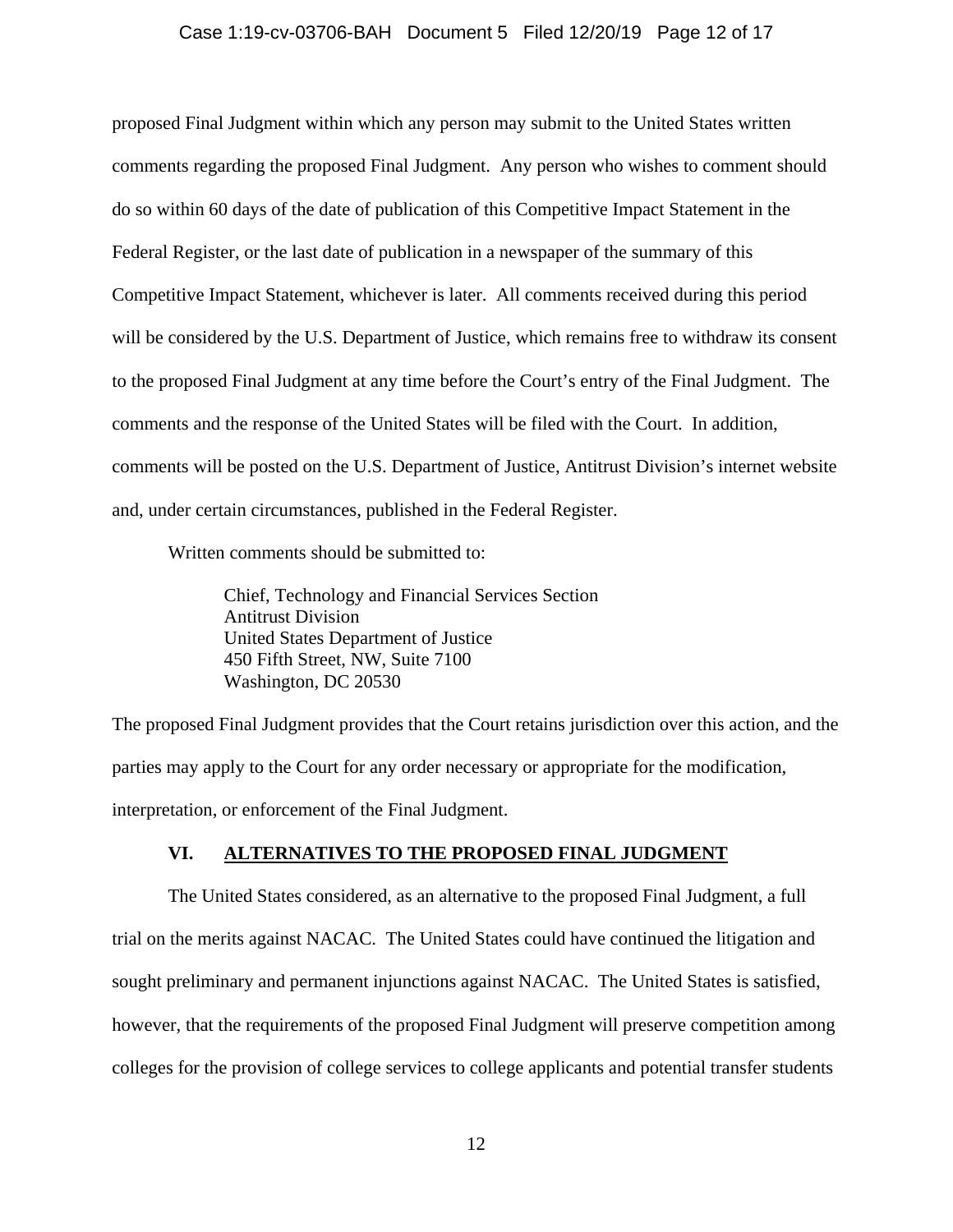in the United States. Thus, the proposed Final Judgment achieves all or substantially all of the relief the United States would have obtained through litigation, but avoids the time, expense, and uncertainty of a full trial on the merits of the Complaint.

# **VII. STANDARD OF REVIEW UNDER THE APPA FOR THE PROPOSED FINAL JUDGMENT**

The Clayton Act, as amended by the APPA, requires that proposed consent judgments in antitrust cases brought by the United States be subject to a 60-day comment period, after which the Court shall determine whether entry of the proposed Final Judgment "is in the public interest." 15 U.S.C. § 16(e)(1). In making that determination, the Court, in accordance with the statute as amended in 2004, is required to consider:

 whether the consent judgment is in the public interest; and (A) the competitive impact of such judgment, including termination of alleged violations, provisions for enforcement and modification, duration of relief sought, anticipated effects of alternative remedies actually considered, whether its terms are ambiguous, and any other competitive considerations bearing upon the adequacy of such judgment that the court deems necessary to a determination of

 (B) the impact of entry of such judgment upon competition in the relevant market or markets, upon the public generally and individuals alleging specific injury from the violations set forth in the complaint including consideration of the public benefit, if any, to be derived from a determination of the issues at trial.

15 U.S.C. § 16(e)(1)(A) & (B). In considering these statutory factors, the Court's inquiry is necessarily a limited one as the government is entitled to "broad discretion to settle with the defendant within the reaches of the public interest." *United States v. Microsoft Corp.*, 56 F.3d 1448, 1461 (D.C. Cir. 1995); *United States v. U.S. Airways Grp., Inc.*, 38 F. Supp. 3d 69, 75 (D.D.C. 2014) (explaining that the "court's inquiry is limited" in Tunney Act settlements); *United States v. InBev N.V./S.A.*, No. 08-1965 (JR), 2009 U.S. Dist. LEXIS 84787, at \*3 (D.D.C. Aug. 11, 2009) (noting that a court's review of a consent judgment is limited and only inquires "into whether the government's determination that the proposed remedies will cure the antitrust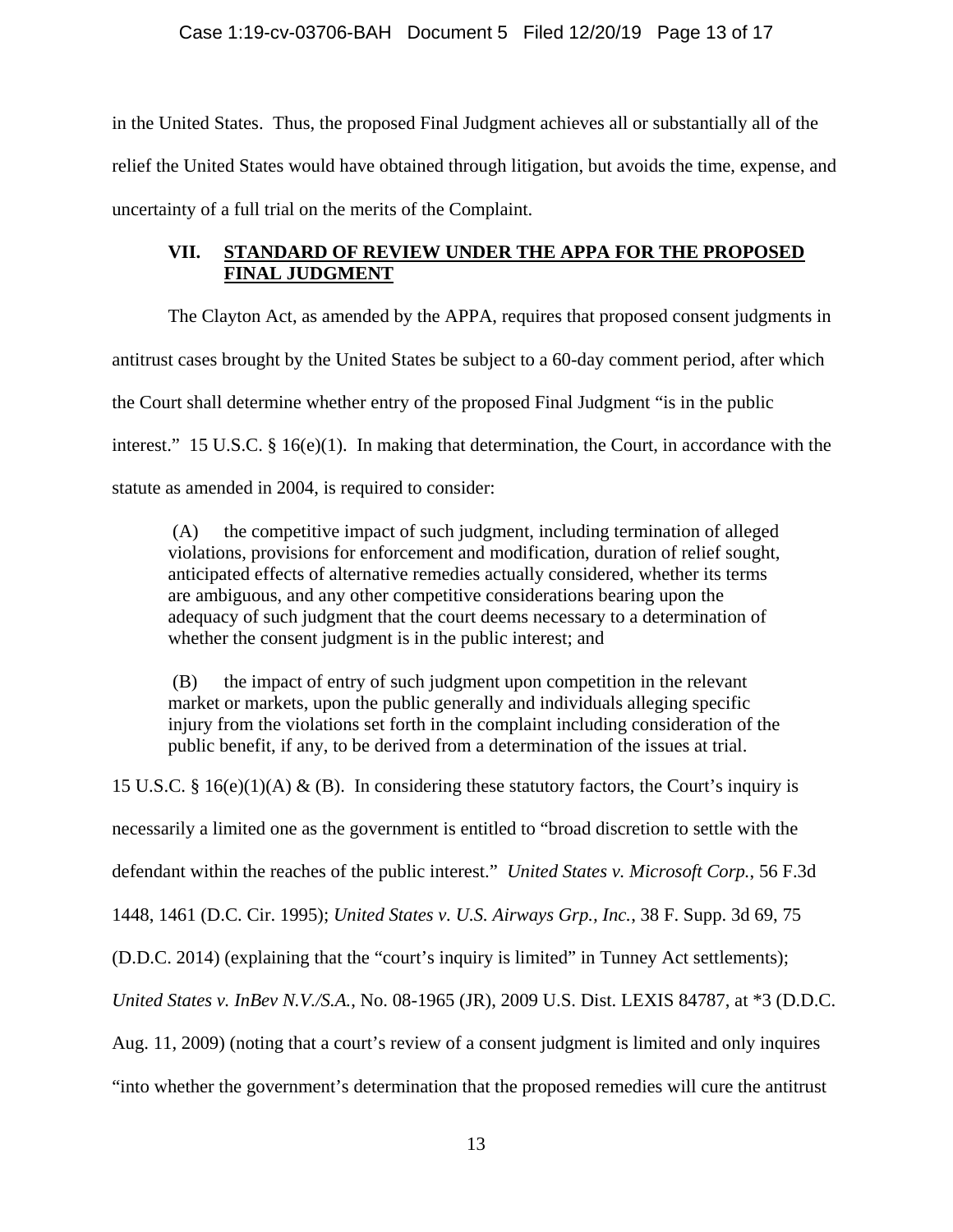### Case 1:19-cv-03706-BAH Document 5 Filed 12/20/19 Page 14 of 17

violations alleged in the complaint was reasonable, and whether the mechanism to enforce the final judgment are clear and manageable").

As the U.S. Court of Appeals for the District of Columbia Circuit has held, under the APPA a court considers, among other things, the relationship between the remedy secured and the specific allegations in the government's complaint, whether the proposed Final Judgment is sufficiently clear, whether its enforcement mechanisms are sufficient, and whether it may positively harm third parties. *See Microsoft*, 56 F.3d at 1458–62. With respect to the adequacy of the relief secured by the proposed Final Judgment, a court may "not to make de novo determination of facts and issues." *United States v. W. Elec. Co.*, 993 F.2d 1572, 1577 (D.C. Cir. 1993) (quotation marks omitted); *see also Microsoft*, 56 F.3d at 1460–62; *United States v. Alcoa, Inc.*, 152 F. Supp. 2d 37, 40 (D.D.C. 2001); *United States v. Enova Corp.*, 107 F. Supp. 2d 10, 16 (D.D.C. 2000); *InBev*, 2009 U.S. Dist. LEXIS 84787, at \*3. Instead, "[t]he balancing of competing social and political interests affected by a proposed antitrust consent decree must be left, in the first instance, to the discretion of the Attorney General." *W. Elec. Co.*, 993 F.2d at 1577 (quotation marks omitted). "The court should bear in mind the *flexibility* of the public interest inquiry: the court's function is not to determine whether the resulting array of rights and liabilities is one that will *best* serve society, but only to confirm that the resulting settlement is within the *reaches* of the public interest." *Microsoft*, 56 F.3d at 1460 (quotation marks omitted). More demanding requirements would "have enormous practical consequences for the government's ability to negotiate future settlements," contrary to congressional intent. *Id.* at 1456. "The Tunney Act was not intended to create a disincentive to the use of the consent decree." *Id.*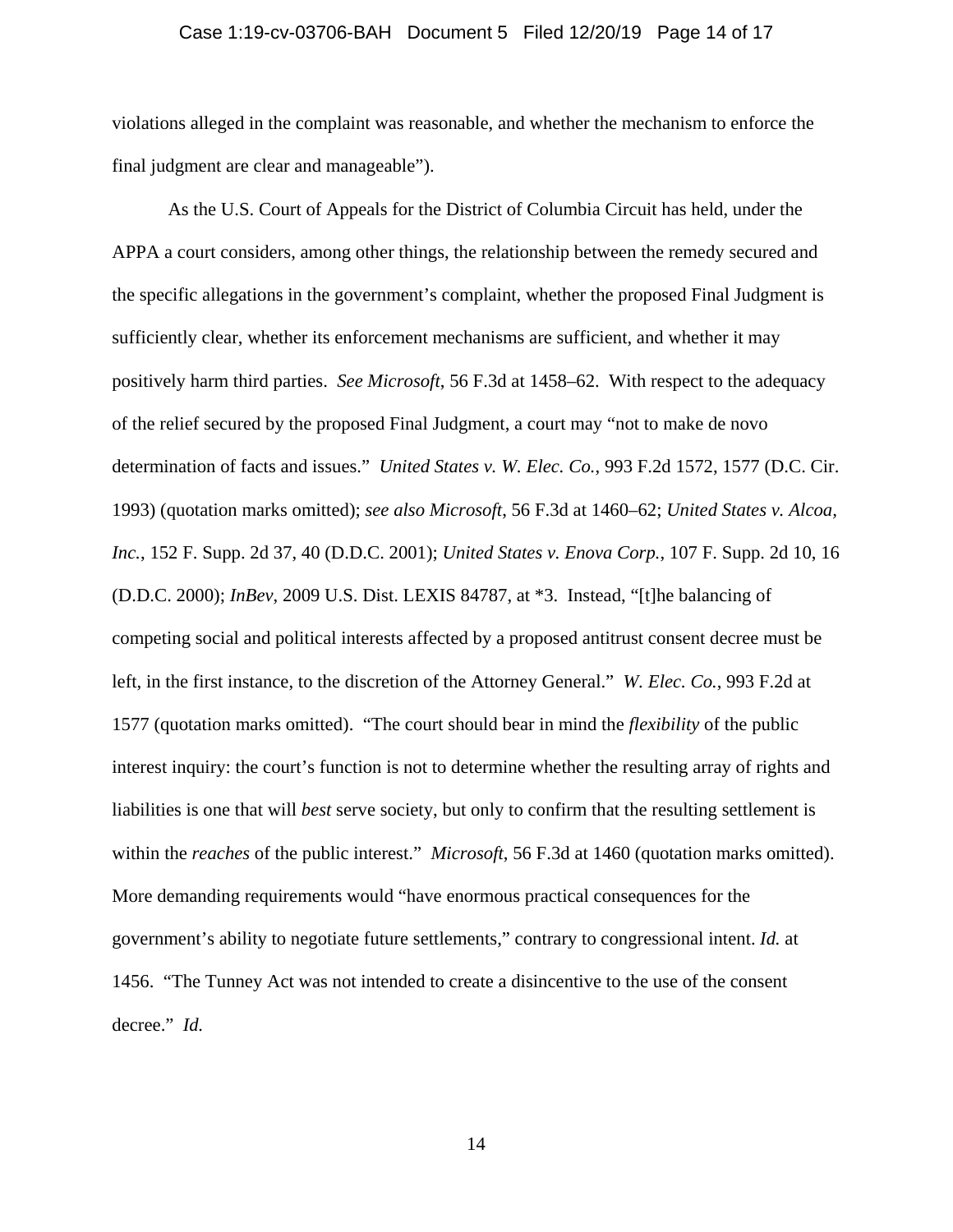### Case 1:19-cv-03706-BAH Document 5 Filed 12/20/19 Page 15 of 17

The United States' predictions about the efficacy of the remedy are to be afforded deference by the Court. *See, e.g.*, *Microsoft*, 56 F.3d at 1461 (recognizing courts should give "due respect to the Justice Department's . . . view of the nature of its case"); *United States v. Iron Mountain, Inc.*, 217 F. Supp. 3d 146, 152–53 (D.D.C. 2016) ("In evaluating objections to settlement agreements under the Tunney Act, a court must be mindful that [t]he government need not prove that the settlements will perfectly remedy the alleged antitrust harms[;] it need only provide a factual basis for concluding that the settlements are reasonably adequate remedies for the alleged harms.") (internal citations omitted); *United States v. Republic Servs., Inc.*, 723 F. Supp. 2d 157, 160 (D.D.C. 2010) (noting "the deferential review to which the government's proposed remedy is accorded"); *United States v. Archer-Daniels-Midland Co.*, 272 F. Supp. 2d 1, 6 (D.D.C. 2003) ("A district court must accord due respect to the government's prediction as to the effect of proposed remedies, its perception of the market structure, and its view of the nature of the case"). The ultimate question is whether "the remedies [obtained by the Final Judgment are] so inconsonant with the allegations charged as to fall outside of the 'reaches of the public interest.'" *Microsoft*, 56 F.3d at 1461 (*quoting W. Elec. Co*., 900 F.2d at 309).

Moreover, the Court's role under the APPA is limited to reviewing the remedy in relationship to the violations that the United States has alleged in its complaint, and does not authorize the Court to "construct [its] own hypothetical case and then evaluate the decree against that case." *Microsoft*, 56 F.3d at 1459; *see also U.S. Airways*, 38 F. Supp. 3d at 75 (noting that the court must simply determine whether there is a factual foundation for the government's decisions such that its conclusions regarding the proposed settlements are reasonable); *InBev*, 2009 U.S. Dist. LEXIS 84787, at \*20 ("the 'public interest' is not to be measured by comparing the violations alleged in the complaint against those the court believes could have, or even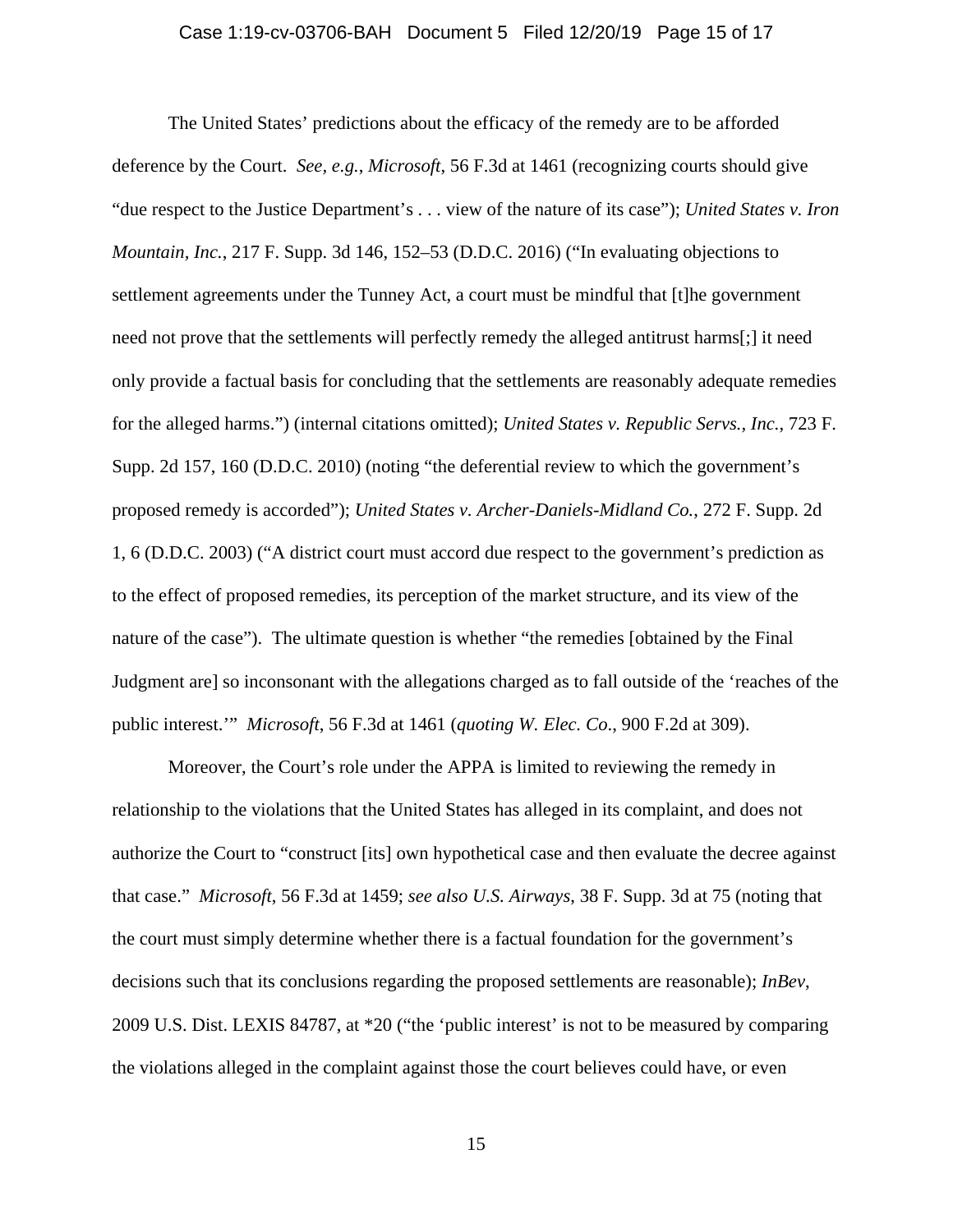#### Case 1:19-cv-03706-BAH Document 5 Filed 12/20/19 Page 16 of 17

should have, been alleged"). Because the "court's authority to review the decree depends entirely on the government's exercising its prosecutorial discretion by bringing a case in the first place," it follows that "the court is only authorized to review the decree itself," and not to "effectively redraft the complaint" to inquire into other matters that the United States did not pursue. *Microsoft*, 56 F.3d at 1459–60*.* 

In its 2004 amendments to the APPA, Congress made clear its intent to preserve the practical benefits of using consent judgments proposed by the United States in antitrust enforcement, Pub. L. 108-237 § 221, and added the unambiguous instruction that "[n]othing in this section shall be construed to require the court to conduct an evidentiary hearing or to require the court to permit anyone to intervene." 15 U.S.C. § 16(e)(2); *see also U.S. Airways*, 38 F. Supp. 3d at 76 (indicating that a court is not required to hold an evidentiary hearing or to permit intervenors as part of its review under the Tunney Act). This language explicitly wrote into the statute what Congress intended when it first enacted the Tunney Act in 1974. As Senator Tunney explained: "[t]he court is nowhere compelled to go to trial or to engage in extended proceedings which might have the effect of vitiating the benefits of prompt and less costly settlement through the consent decree process." 119 Cong. Rec. 24,598 (1973) (statement of Sen. Tunney). "A court can make its public interest determination based on the competitive impact statement and response to public comments alone." *U.S. Airways*, 38 F. Supp. 3d at 76 (citing *Enova Corp.*, 107 F. Supp. 2d at 17).